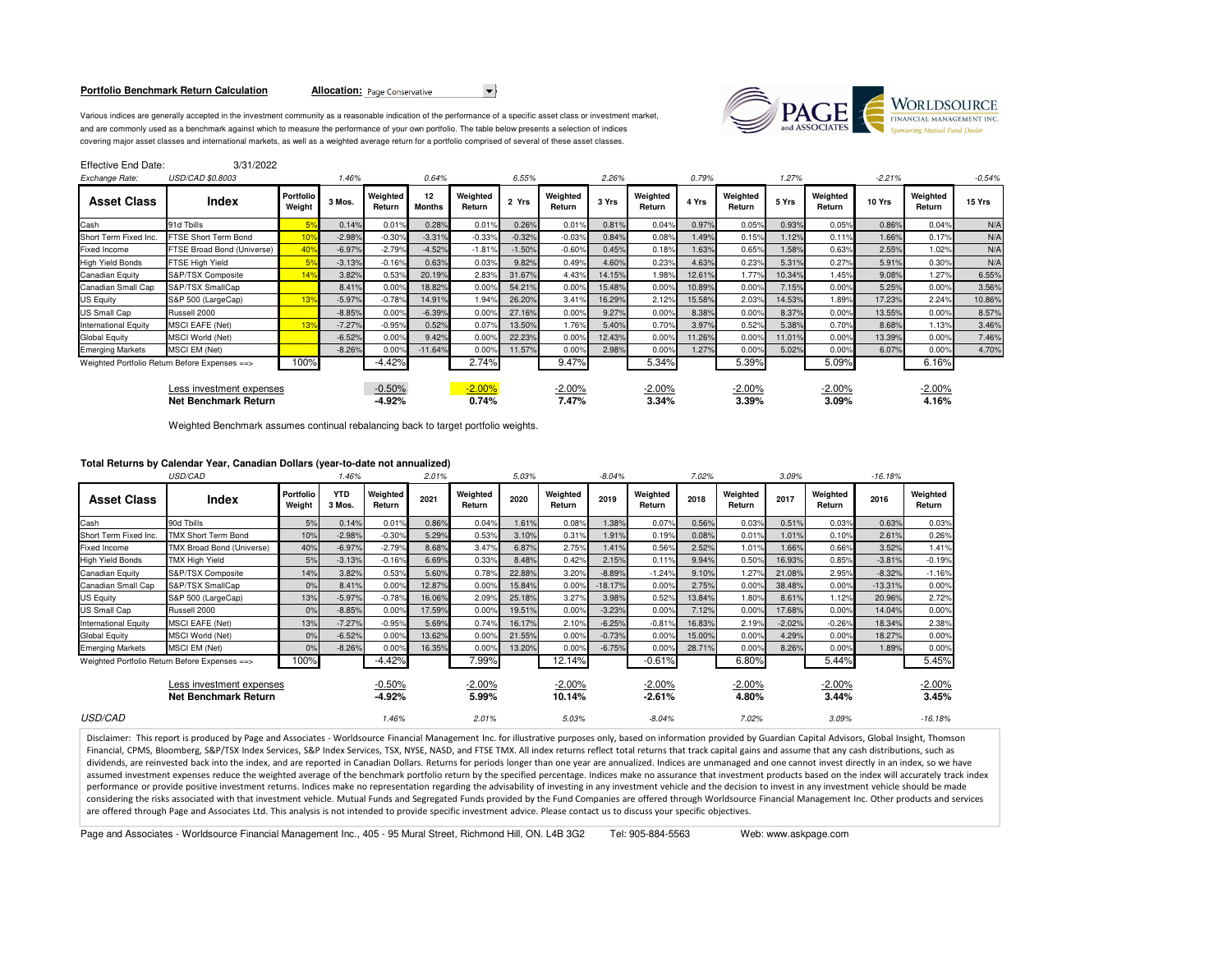### **Portfolio Benchmark Return Calculation**

Allocation: Page Balanced



Various indices are generally accepted in the investment community as a reasonable indication of the performance of a specific asset class or investment market,and are commonly used as a benchmark against which to measure the performance of your own portfolio. The table below presents a selection of indices covering major asset classes and international markets, as well as a weighted average return for a portfolio comprised of several of these asset classes.

| Effective End Date: | 3/31/2022 |
|---------------------|-----------|
|---------------------|-----------|

| Exchange Rate:                                   | USD/CAD \$0.8003                              |                            | 1.46%    |                      | 0.64%               |                    | 6.55%    |                    | 2.26%  |                    | 0.79%  |                    | 1.27%  |                    | $-2.21%$ |                    | $-0.54%$ |
|--------------------------------------------------|-----------------------------------------------|----------------------------|----------|----------------------|---------------------|--------------------|----------|--------------------|--------|--------------------|--------|--------------------|--------|--------------------|----------|--------------------|----------|
| <b>Asset Class</b>                               | <b>Index</b>                                  | <b>Portfolio</b><br>Weight | 3 Mos.   | Weighted<br>Return   | 12<br><b>Months</b> | Weighted<br>Return | 2 Yrs    | Weighted<br>Return | 3 Yrs  | Weighted<br>Return | 4 Yrs  | Weighted<br>Return | 5 Yrs  | Weighted<br>Return | 10 Yrs   | Weighted<br>Return | 15 Yrs   |
| Cash                                             | 91d Tbills                                    |                            | 0.14%    | 0.00%                | 0.28%               | 0.01%              | 0.26%    | 0.01%              | 0.81%  | 0.02%              | 0.97%  | 0.03%              | 0.93%  | 0.03%              | 0.86%    | 0.03%              | N/A      |
| Short Term Fixed Inc.                            | FTSE Short Term Bond                          |                            | $-2.98%$ | 0.00%                | $-3.31%$            | 0.00%              | $-0.32%$ | 0.00%              | 0.84%  | 0.00%              | 1.49%  | 0.00%              | 1.12%  | 0.00%              | 1.66%    | 0.00%              | N/A      |
| Fixed Income                                     | FTSE Broad Bond (Universe)                    | 27 <sup>o</sup>            | $-6.97%$ | $-1.88%$             | $-4.52%$            | $-1.22%$           | $-1.50%$ | $-0.41%$           | 0.45%  | 0.12%              | 1.63%  | 0.44%              | 1.58%  | 0.43%              | 2.55%    | 0.69%              | N/A      |
| <b>High Yield Bonds</b>                          | FTSE High Yield                               | 10 <sub>1</sub>            | $-3.13%$ | $-0.31%$             | 0.63%               | 0.06%              | 9.82%    | 0.98%              | 4.60%  | 0.46%              | 4.63%  | 0.46%              | 5.31%  | 0.53%              | 5.91%    | 0.59%              | N/A      |
| Canadian Equity                                  | S&P/TSX Composite                             | 16 <sup>°</sup>            | 3.82%    | 0.61%                | 20.19%              | 3.23%              | 31.67%   | 5.07%              | 14.15% | 2.26%              | 12.61% | 2.02%              | 10.34% | 1.65%              | 9.08%    | 1.45%              | 6.55%    |
| Canadian Small Cap                               | S&P/TSX SmallCap                              |                            | 8.41%    | 0.34%                | 18.82%              | 0.75%              | 54.21%   | 2.17%              | 15.48% | 0.62%              | 10.89% | 0.44%              | 7.15%  | 0.29%              | 5.25%    | 0.21%              | 3.56%    |
| US Equity                                        | S&P 500 (LargeCap)                            | 16 <sup>°</sup>            | $-5.97%$ | $-0.96%$             | 14.91%              | 2.39%              | 26.20%   | 4.19%              | 16.29% | 2.61%              | 15.58% | 2.49%              | 14.53% | 2.32%              | 17.23%   | 2.76%              | 10.86%   |
| <b>US Small Cap</b>                              | Russell 2000                                  |                            | $-8.85%$ | $-0.35%$             | $-6.39%$            | $-0.26%$           | 27.16%   | 1.09%              | 9.27%  | 0.37%              | 8.38%  | 0.34%              | 8.37%  | 0.33%              | 13.55%   | 0.54%              | 8.57%    |
| <b>International Equity</b>                      | <b>MSCI EAFE (Net)</b>                        | 16 <sup>°</sup>            | $-7.27%$ | $-1.16%$             | 0.52%               | 0.08%              | 13.50%   | 2.16%              | 5.40%  | 0.86%              | 3.97%  | 0.64%              | 5.38%  | 0.86%              | 8.68%    | 1.39%              | 3.46%    |
| Global Equity                                    | MSCI World (Net)                              |                            | $-6.52%$ | 0.00%                | 9.42%               | 0.00%              | 22.23%   | 0.00%              | 12.43% | 0.00%              | 11.26% | 0.00               | 11.01% | 0.00%              | 13.39%   | 0.00%              | 7.46%    |
| <b>Emerging Markets</b>                          | MSCI EM (Net)                                 |                            | $-8.26%$ | $-0.33%$             | $-11.64%$           | $-0.47%$           | 11.57%   | 0.46%              | 2.98%  | 0.12%              | 1.27%  | 0.05%              | 5.02%  | 0.20%              | 6.07%    | 0.24%              | 4.70%    |
|                                                  | Weighted Portfolio Return Before Expenses ==> | 100%                       |          | $-4.05%$             |                     | 4.58%              |          | 15.72%             |        | 7.45%              |        | 6.90%              |        | 6.65%              |          | 7.90%              |          |
| Less investment expenses<br>Net Benchmark Return |                                               |                            |          | $-0.50%$<br>$-4.55%$ |                     | $-2.00%$<br>2.58%  |          | $-2.00%$<br>13.72% |        | $-2.00%$<br>5.45%  |        | $-2.00%$<br>4.90%  |        | $-2.00\%$<br>4.65% |          | $-2.00%$<br>5.90%  |          |

Weighted Benchmark assumes continual rebalancing back to target portfolio weights.

# **Total Returns by Calendar Year, Canadian Dollars (year-to-date not annualized)**

|                                                         | USD/CAD                    |                     | 1.46%                |                      | 5.03%<br>2.01% |                    | $-8.04%$ |                    |           | 7.02%<br>3.09%        |        |                    | $-16.18%$ |                    |           |                    |
|---------------------------------------------------------|----------------------------|---------------------|----------------------|----------------------|----------------|--------------------|----------|--------------------|-----------|-----------------------|--------|--------------------|-----------|--------------------|-----------|--------------------|
| <b>Asset Class</b>                                      | Index                      | Portfolio<br>Weight | <b>YTD</b><br>3 Mos. | Weighted<br>Return   | 2021           | Weighted<br>Return | 2020     | Weighted<br>Return | 2019      | Weighted<br>Return    | 2018   | Weighted<br>Return | 2017      | Weighted<br>Return | 2016      | Weighted<br>Return |
| Cash                                                    | 90d Tbills                 | 3%                  | 0.14%                | 0.00%                | 0.86%          | 0.03%              | 1.61%    | 0.05%              | 1.38%     | 0.04%                 | 0.56%  | 0.02%              | 0.51%     | 0.02%              | 0.63%     | 0.02%              |
| Short Term Fixed Inc.                                   | <b>TMX Short Term Bond</b> | 0%                  | $-2.98%$             | 0.00%                | 5.29%          | 0.00%              | 3.10%    | 0.00%              | 1.91%     | 0.00%                 | 0.08%  | 0.00%              | 1.01%     | 0.00%              | 2.61%     | 0.00%              |
| <b>Fixed Income</b>                                     | TMX Broad Bond (Universe)  | 27%                 | $-6.97%$             | $-1.88%$             | 8.68%          | 2.34%              | 6.87%    | 1.85%              | 1.41%     | 0.38%                 | 2.52%  | 0.68%              | 1.66%     | 0.45%              | 3.52%     | 0.95%              |
| <b>High Yield Bonds</b>                                 | TMX High Yield             | 10%                 | $-3.13%$             | $-0.31%$             | 6.69%          | 0.67%              | 8.48%    | 0.85%              | 2.15%     | 0.22%                 | 9.94%  | 0.99%              | 16.93%    | 1.69%              | $-3.81%$  | $-0.38%$           |
| Canadian Equity                                         | S&P/TSX Composite          | 16%                 | 3.82%                | 0.61%                | 5.60%          | 0.90%              | 22.88%   | 3.66%              | $-8.89%$  | $-1.42%$              | 9.10%  | 1.46%              | 21.08%    | 3.37%              | $-8.32%$  | $-1.33%$           |
| Canadian Small Cap                                      | S&P/TSX SmallCap           | 4%                  | 8.41%                | 0.34%                | 12.87%         | 0.51%              | 15.84%   | 0.63%              | $-18.17%$ | $-0.73%$              | 2.75%  | 0.11%              | 38.48%    | 1.54%              | $-13.31%$ | $-0.53%$           |
| US Equity                                               | S&P 500 (LargeCap)         | 16%                 | $-5.97%$             | $-0.96%$             | 16.06%         | 2.57%              | 25.18%   | 4.03%              | 3.98%     | 0.64%                 | 13.84% | 2.21%              | 8.61%     | 1.38%              | 20.96%    | 3.35%              |
| <b>US Small Cap</b>                                     | Russell 2000               | 4%                  | $-8.85%$             | $-0.35%$             | 17.59%         | 0.70%              | 19.51%   | 0.78%              | $-3.23%$  | $-0.13%$              | 7.12%  | 0.28%              | 17.68%    | 0.71%              | 14.04%    | 0.56%              |
| <b>International Equity</b>                             | <b>MSCI EAFE (Net)</b>     | 16%                 | $-7.27%$             | $-1.16%$             | 5.69%          | 0.91%              | 16.17%   | 2.59%              | $-6.25%$  | $-1.00%$              | 16.83% | 2.69%              | $-2.02%$  | $-0.32%$           | 18.34%    | 2.93%              |
| <b>Global Equity</b>                                    | MSCI World (Net)           | 0%                  | $-6.52%$             | 0.00%                | 13.62%         | 0.00%              | 21.55%   | 0.00%              | $-0.73%$  | 0.00%                 | 15.00% | 0.00%              | 4.29%     | 0.00%              | 18.27%    | 0.00%              |
| <b>Emerging Markets</b>                                 | MSCI EM (Net)              | 4%                  | $-8.26%$             | $-0.33%$             | 16.35%         | 0.65%              | 13.20%   | 0.53%              | $-6.75%$  | $-0.27%$              | 28.71% | 1.15%              | 8.26%     | 0.33%              | 1.89%     | 0.08%              |
| Weighted Portfolio Return Before Expenses ==>           |                            | 100%                |                      | $-4.05%$             |                | 9.29%              |          | 14.97%             |           | $-2.27%$              |        | 9.60%              |           | 9.16%              |           | 5.65%              |
| Less investment expenses<br><b>Net Benchmark Return</b> |                            |                     |                      | $-0.50%$<br>$-4.55%$ |                | $-2.00%$<br>7.29%  |          | $-2.00%$<br>12.97% |           | $-2.00\%$<br>$-4.27%$ |        | $-2.00%$<br>7.60%  |           | $-2.00%$<br>7.16%  |           | $-2.00%$<br>3.65%  |
| <b>USD/CAD</b>                                          |                            |                     |                      | 1.46%                |                | 2.01%              |          | 5.03%              |           | $-8.04%$              |        | 7.02%              |           | 3.09%              |           | $-16.18%$          |

Disclaimer: This report is produced by Page and Associates - Worldsource Financial Management Inc. for illustrative purposes only, based on information provided by Guardian Capital Advisors, Global Insight, Thomson Financial, CPMS, Bloomberg, S&P/TSX Index Services, S&P Index Services, TSX, NYSE, NASD, and FTSE TMX. All index returns reflect total returns that track capital gains and assume that any cash distributions, such as dividends, are reinvested back into the index, and are reported in Canadian Dollars. Returns for periods longer than one year are annualized. Indices are unmanaged and one cannot invest directly in an index, so we have assumed investment expenses reduce the weighted average of the benchmark portfolio return by the specified percentage. Indices make no assurance that investment products based on the index will accurately track index performance or provide positive investment returns. Indices make no representation regarding the advisability of investing in any investment vehicle and the decision to invest in any investment vehicle should be made considering the risks associated with that investment vehicle. Mutual Funds and Segregated Funds provided by the Fund Companies are offered through Worldsource Financial Management Inc. Other products and services are offered through Page and Associates Ltd. This analysis is not intended to provide specific investment advice. Please contact us to discuss your specific objectives.

Page and Associates - Worldsource Financial Management Inc., 405 - 95 Mural Street, Richmond Hill, ON. L4B 3G2 Tel: 905-884-5563 Web: www.askpage.com